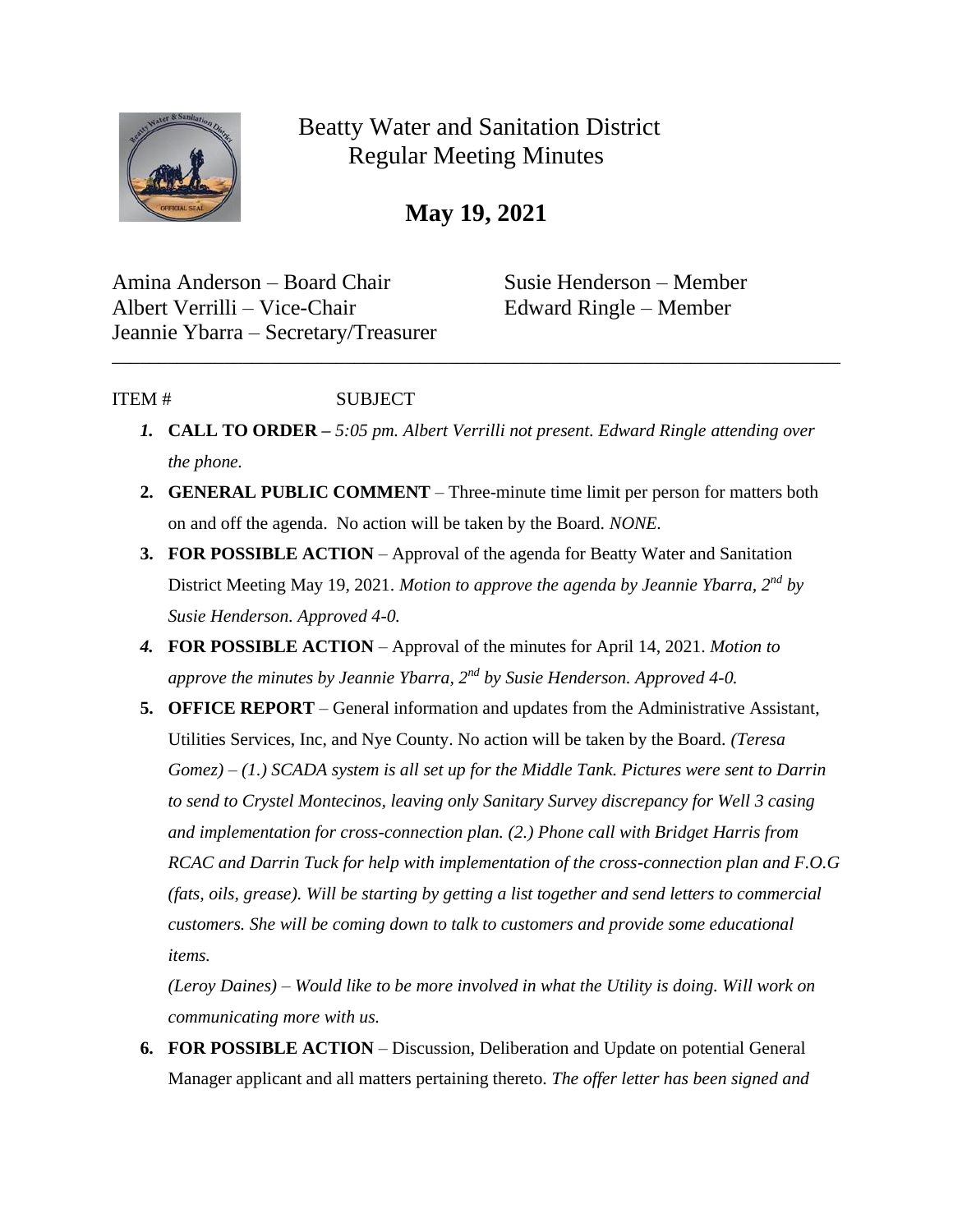*will be starting after Memorial Day making it Tuesday June 1st. Has gotten his Distribution 3 already. Background and drug-screen all cleared.* 

- **7. FOR POSSIBLE ACTION** Discussion, Deliberation and Approval of accepting quote of \$4350.00 from D&R Hydrant, Inc for hydrant flow tests and service and all matters pertaining thereto. *Company will come out put them on GPS, tag them and get pressure flows from all 81 hydrants and will color code the tops of the hydrants depending on pressure. Will be saving money on travel since they will be coming out to service other areas. Motion by Jeannie Ybarra to approve quote proposal from D&R Hydrant, Inc, 2nd by Susie Henderson. Approved 4-0.*
- **8. FOR POSSIBLE ACTION** Discussion, Deliberation and Possible Decision on choosing quotes from Cashman and/or Gen-Tech for repairs on generators at STP, WTP, Booster, and EW-4 and all matters pertaining thereto. *TABLED.*
- **9. FOR POSSIBLE ACTION** Discussion, Deliberation and Possible Decision on letter sent to Edward Huffman for the extra units and capital improvement fees on 1050 W. Knight Ave. and all matters pertaining thereto. Sewer hook-up was okay to put in since capital fees with connection fees were paid. *(Edward Huffman) Stated that everything is under the same address and system is only used 20 days out of the month. Does not feel the need for another meter reason being we will be losing money. Huffman will need to either upgrade meter or get individual ¾" meters along with capital fees for each additional hook-up for water and sewer. Will get rules and regulations along with quote to them. Motion to give 30 days for decision to move forward for Huffman, 2nd by Susie Henderson. Approved 4-0.*
- **10. FOR POSSIBLE ACTION** Discussion, Deliberation and Possible Decision for Will Serve application from Shelley Pierce-Stauffer (Parcel #1822525) at 1051 W. Crowell Ave. consisting of 1 residential sewer unit and 1 residential water unit and all matters pertaining thereto. *Property is part of the District. Customer said she will pay Capital Fees along with down payment once Will Serve was approved. Work will not begin until asking payment is made first. Utility will contact Mrs. Stauffer regarding the street cut and to discuss preferred area for stub ups. Motion by Jeannie Ybarra to approve Will Serve for 1 sewer unit and 1 water unit pending payment, 2nd by Susie Henderson. Approved 4-0.*
- **11. FOR POSSIBLE ACTION** Discussion, Deliberation and Possible Decision to Vote the Ballot to elect the next GID Representative on the Nye County Debt Management Commission for a term to expire July 2023 and all matters pertaining thereto. *Ed would like to continue with position. They meet around 2 times a year. Motion by Jeannie Ybarra to*